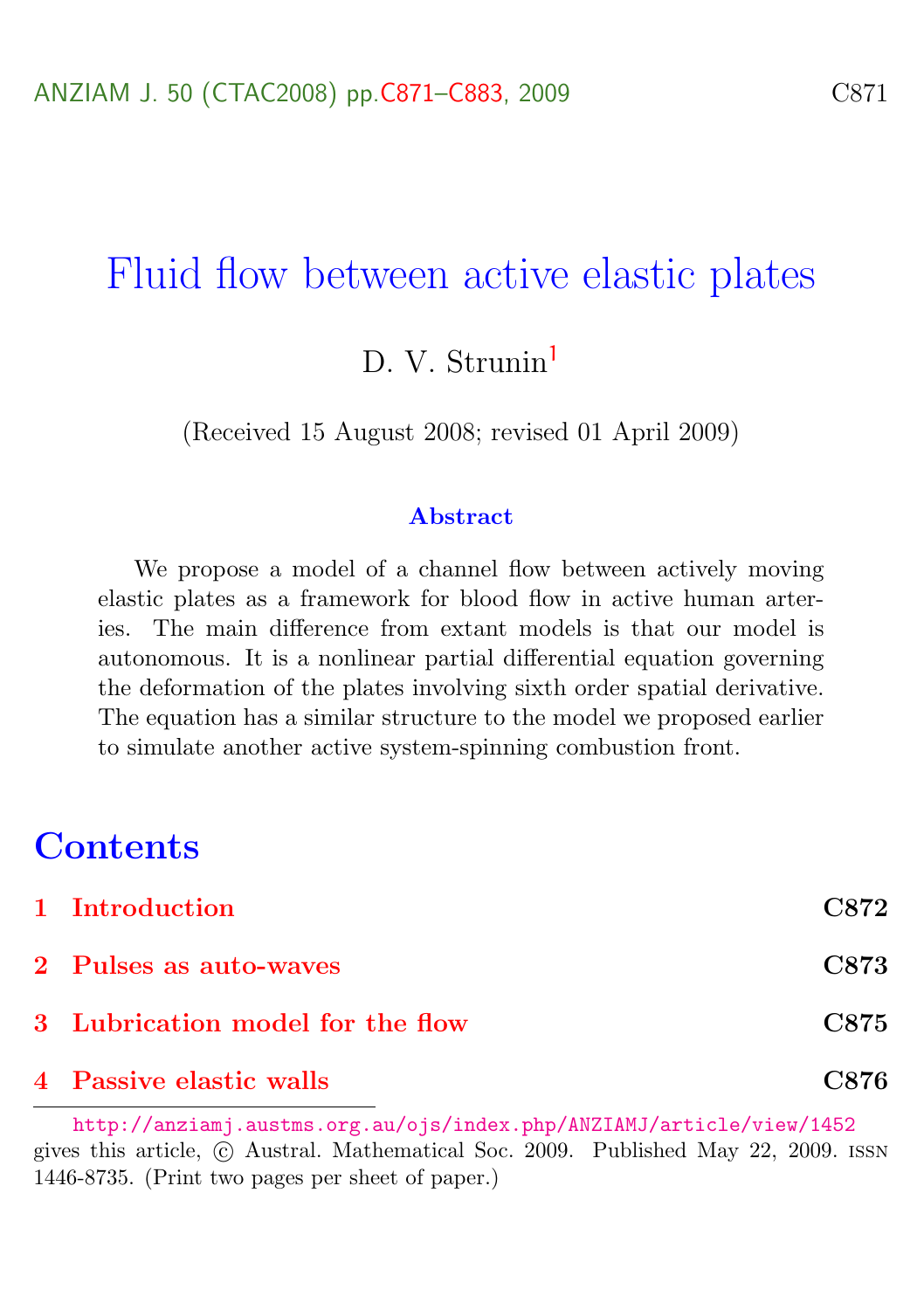<span id="page-1-1"></span>

| $\mathcal{I}$     | Introduction           | C872        |
|-------------------|------------------------|-------------|
|                   | 5 Active elastic walls | C878        |
|                   | 6 Discussion           | <b>C880</b> |
|                   | 7 Conclusion           | C882        |
| <b>References</b> |                        | C882        |

## <span id="page-1-0"></span>1 Introduction

The overwhelming majority of mathematical models of arterial blood flow treat arteries as passive material [\[1,](#page-11-1) [2\]](#page-11-2). A popular approximation of the flow-artery interaction is a proportional increase of the artery's cross-section to an increase of the flow pressure [\[3\]](#page-11-3)

$$
p-p_0\sim \sqrt{A}-\sqrt{A_0}\,,
$$

where  $p_0$  and  $A_0$  are the reference pressure and cross-sectional area respectively. The works focused on pulse modelling [\[4\]](#page-11-4) interpret pulses as a passive response to time-periodic boundary condition imposed at the artery's inlet.

However, the arteries have muscles which actively push the blood. In some models [\[5\]](#page-12-1) the arteries do actively exert pressure. However, such models are non-autonomous, that is the active component of the pressure, despite in place, is introduced by an explicit function of time and coordinate. Consequently, the pulses take place because this function already has the form of pulses. Effectively it represents some 'outside controller' dictating the system's behaviour.

This note proposes an approach which leads to an autonomous model of the flow between hypothetically active elastic walls. At this stage we do not claim direct connection with biology, but aim to demonstrate the possibility of constructing such a model.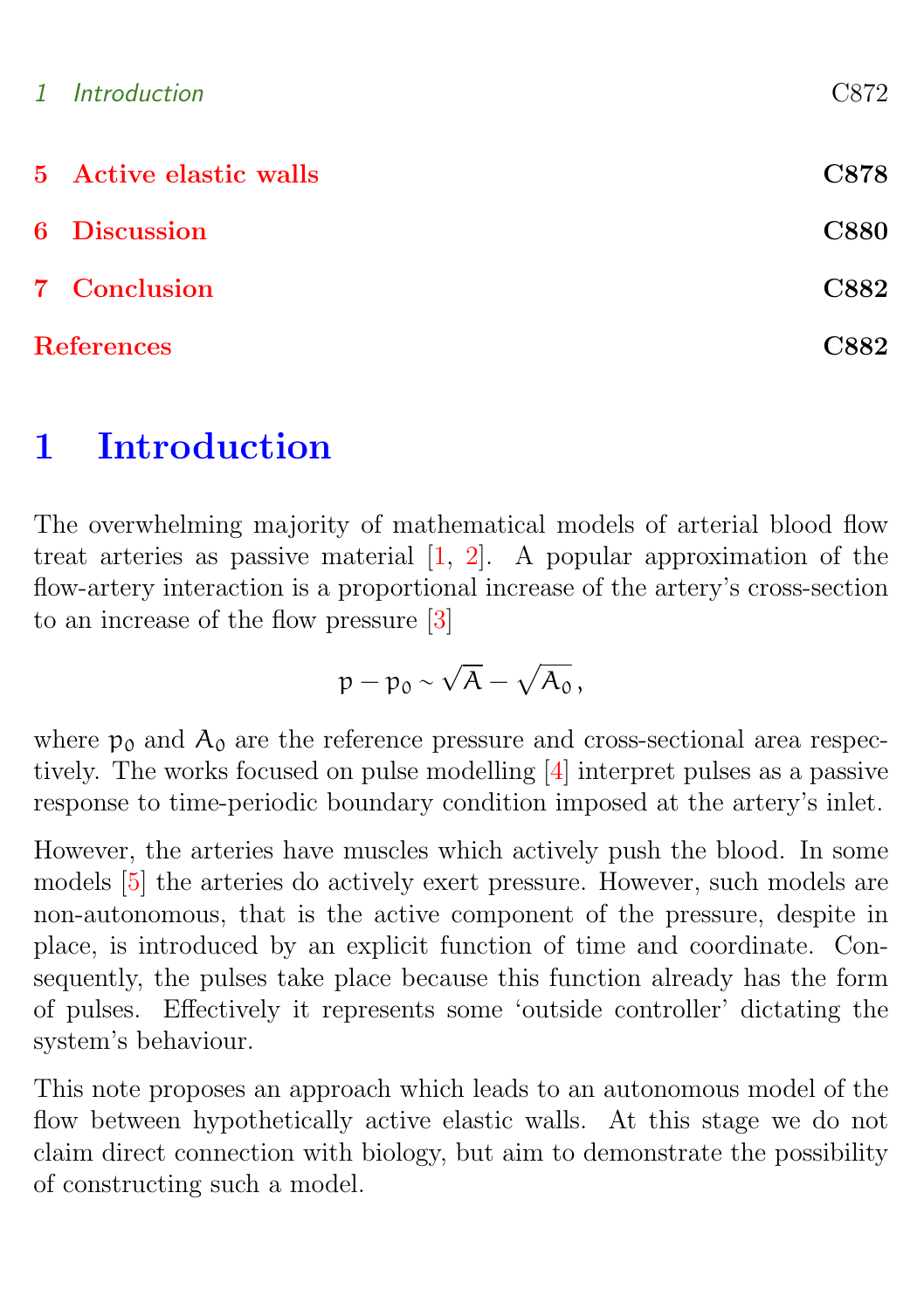### <span id="page-2-3"></span><span id="page-2-0"></span>2 Pulses as auto-waves

Two crucial factors governing the blood flow are pressure gradient and viscous resistance from the walls. Due to the viscosity our model will be dissipative. Consequently, the pulses will be auto-waves; that is, the pulses are self-sustained dissipative structures. In distinction from conservative waves, such as those on water, the auto-waves propagate with unique speed and amplitude.

Previously we formulated the following auto-wave model for spinning combustion fronts [\[6\]](#page-12-2):

<span id="page-2-1"></span>
$$
\frac{\partial F}{\partial t} = \frac{\partial^6 F}{\partial x^6} - \frac{\partial}{\partial x} \left[ \left( \frac{\partial F}{\partial x} \right)^3 \right] + \left( \frac{\partial F}{\partial x} \right)^4.
$$
 (1)

Here  $F(x, t)$  stands for the position of the front subject to periodic boundary conditions. The front is thought to be a surface (line in 1D case) separating hot burned products from cold fresh composition. It is important to note that the combustion system is active and dissipative: its activity is due to heat generation in a chemical reaction; and dissipation is due to heat conductivity. These features place the combustion fronts and the arterial blood flow into the same category of active dissipative systems.

By differentiating with respect to  $x$  we rewrite equation [\(1\)](#page-2-1) in terms of the derivative  $\partial F/\partial x \equiv W$ :

<span id="page-2-2"></span>
$$
\frac{\partial W}{\partial t} = \frac{\partial^6 W}{\partial x^6} - \frac{\partial^2}{\partial x^2} (W^3) + \frac{\partial}{\partial x} (W^4).
$$
 (2)

A spatially uniform solution  $F = \text{const}$  of [\(1\)](#page-2-1) and corresponding uniform solution  $W \equiv 0$  of [\(2\)](#page-2-2) are stable under small perturbations as the linearised equation,  $\partial F/\partial t = \partial^6 F/\partial x^6$ , is purely dissipative.

For brevity, from now on we use primes and Roman numerals to denote derivatives on x.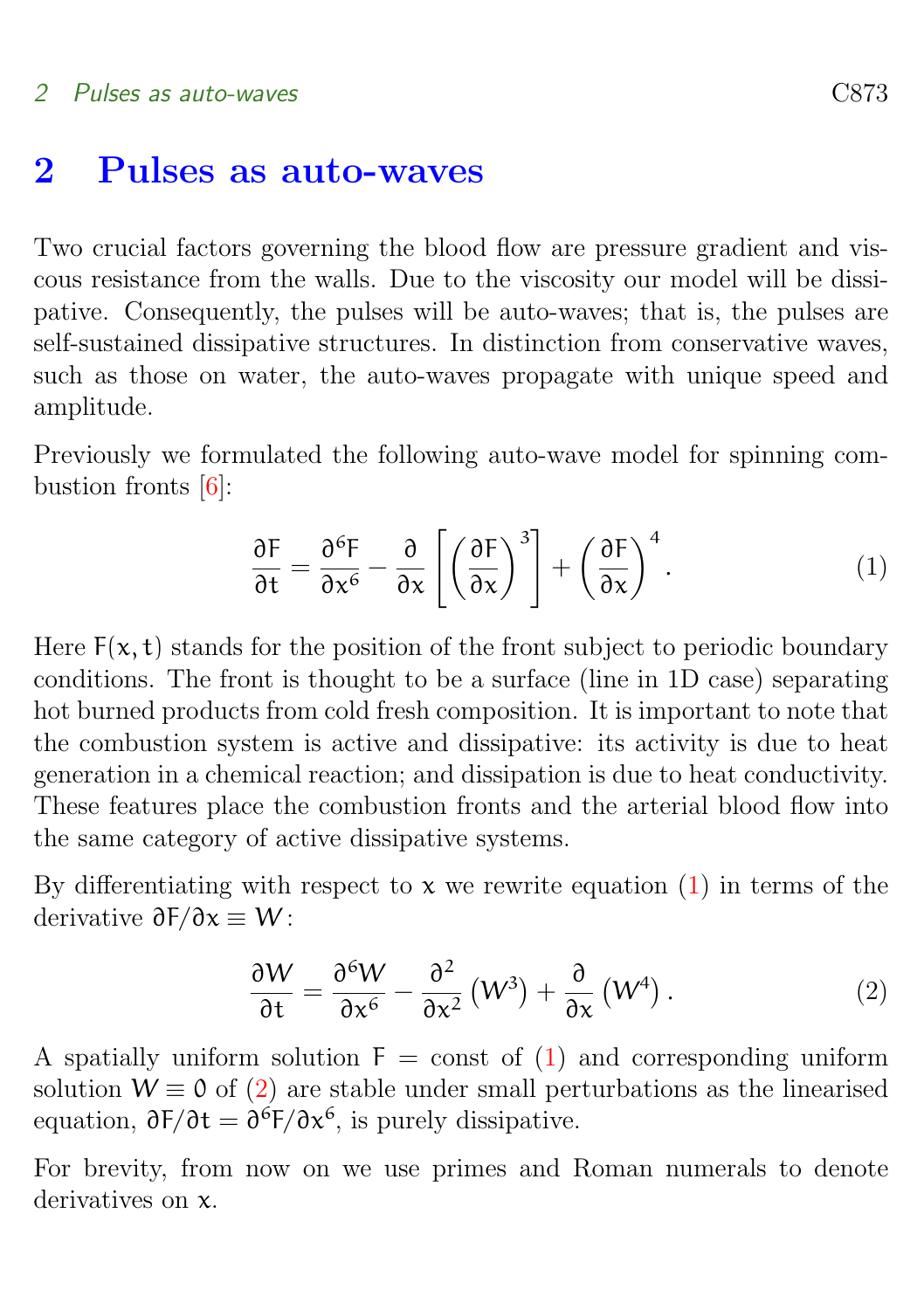#### 2 Pulses as auto-waves C874



<span id="page-3-0"></span>FIGURE 1: A train of kink shaped  $(F)$  and pulse shaped  $(W)$  auto-waves. The F-wave moves upwards and to the left; the W-wave moves horizontally to the left.

To explain the mechanism of [\(1\)](#page-2-1), denote a typical amplitude of the perturbation of the uniform solution by  $\Delta F > 0$  and a typical spatial scale of the perturbation by  $\Delta x > 0$ . If the perturbation is sufficiently large, it grows because of the pumping effect of the (third order) nonlinear source,  $-\left(F'^{3}\right)' = \left(-3F'^{2}\right)F''$ . Effectively, this is an anti-diffusion term with the negative multiplier in front of F". Evaluate the terms by the order of magnitude in absolute value. We have

$$
\left(F'^3\right)' \sim (\Delta F)^3/(\Delta x)^4.
$$

As the perturbation grows, the higher order nonlinearity comes into play,

$$
(\mathsf{F}')^4 \sim (\Delta \mathsf{F})^4 / (\Delta \mathsf{x})^4.
$$

It acts so that certain sections of the F profile become steeper (the W profile locally surges in amplitude) making  $\Delta x$  small. On those sections the dissipation prevails because it is of higher order in  $\Delta x$ ,

$$
F^{VI} \sim \Delta F/(\Delta x)^6.
$$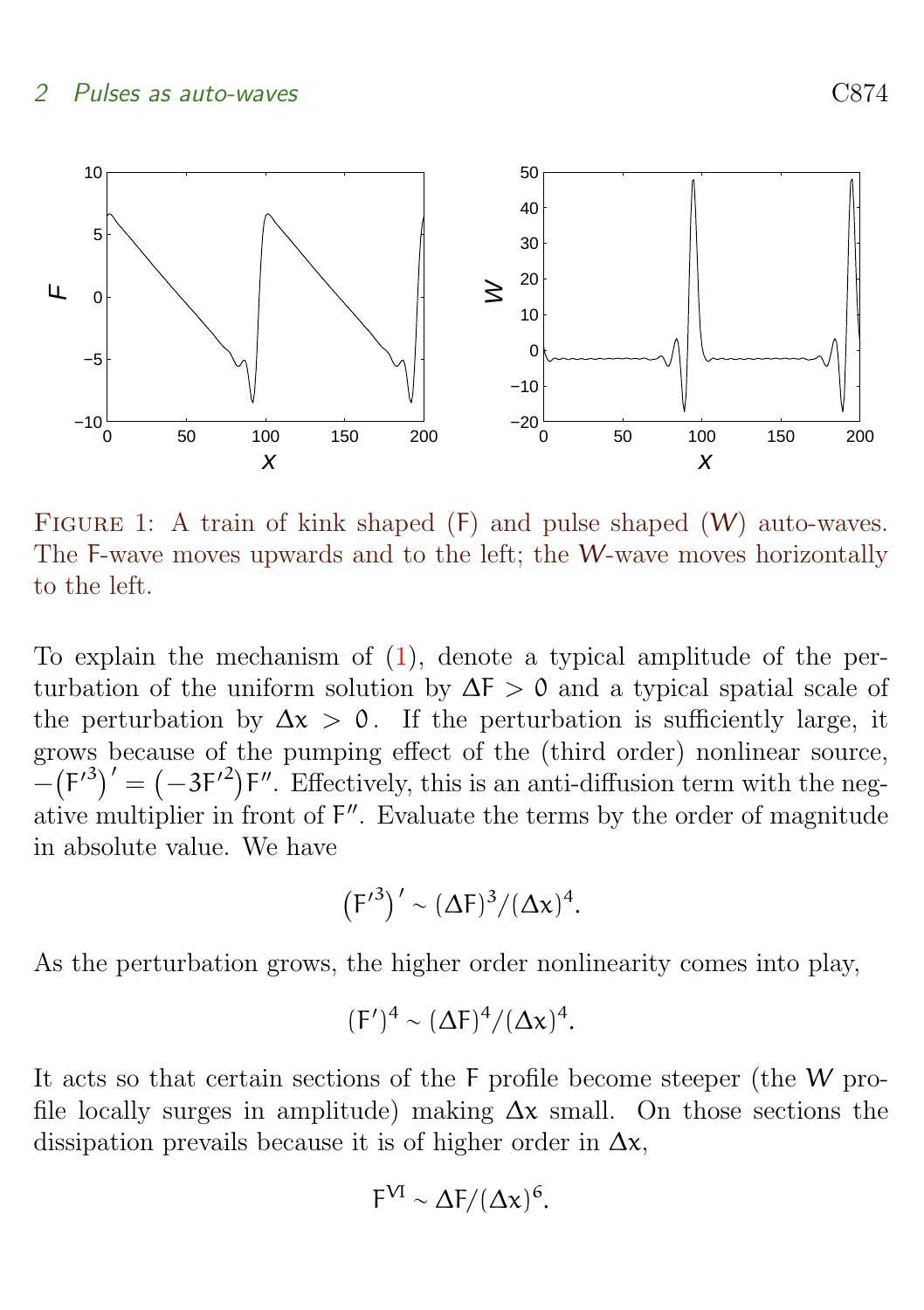<span id="page-4-4"></span>As a result, the steep sections are smoothed out and the perturbation, instead of turning into a singularity, becomes a smooth self-sustained dissipation structure. It has the form of a train of pulses shown in Figure [1.](#page-3-0) Each individual pulse is essentially a stable auto-soliton with the amplitude and speed controlled by the dynamic equation, not the initial condition.

We refer to an analogy with damping in a viscous flow between elastic walls. It is known that dissipation for such a flow is represented by a sixth order spatial derivative [\[7,](#page-12-3) [8\]](#page-12-4). This brings an idea to extend the model [\[7\]](#page-12-3) by source terms representing active motion of the elastic walls in order to make the model structurally similar to [\(2\)](#page-2-2).

### <span id="page-4-0"></span>3 Lubrication model for the flow

Consider the flow between elastic walls, assuming symmetry with respect to the middle plane,  $z = 0$ ; hence it suffices to analyse only half of the flow,  $0 < z < H(t)$ .

Adopting lubrication theory [\[7\]](#page-12-3) we equate the pressure gradient to viscous friction:

<span id="page-4-1"></span>
$$
\frac{\partial^2 v}{\partial z^2} = \frac{1}{\eta} \frac{\partial p}{\partial x},\tag{3}
$$

where  $x$  and  $z$  are the coordinates along and across the flow respectively,  $v(x, z, t)$  is the flow velocity in the x direction,  $p(x, t)$  is the pressure, and η is the viscosity.

The pressure is assumed z-independent, so that integrating  $(3)$  on z gives

<span id="page-4-3"></span>
$$
v = \frac{1}{2\eta} \frac{\partial p}{\partial x} \left( z^2 - H^2 \right) + v(x, H, t).
$$
 (4)

The mass flux is

<span id="page-4-2"></span>
$$
Q = \int_0^H v dz = -\frac{H^3}{3\eta} \frac{\partial p}{\partial x} + v(x, H, t) H.
$$
 (5)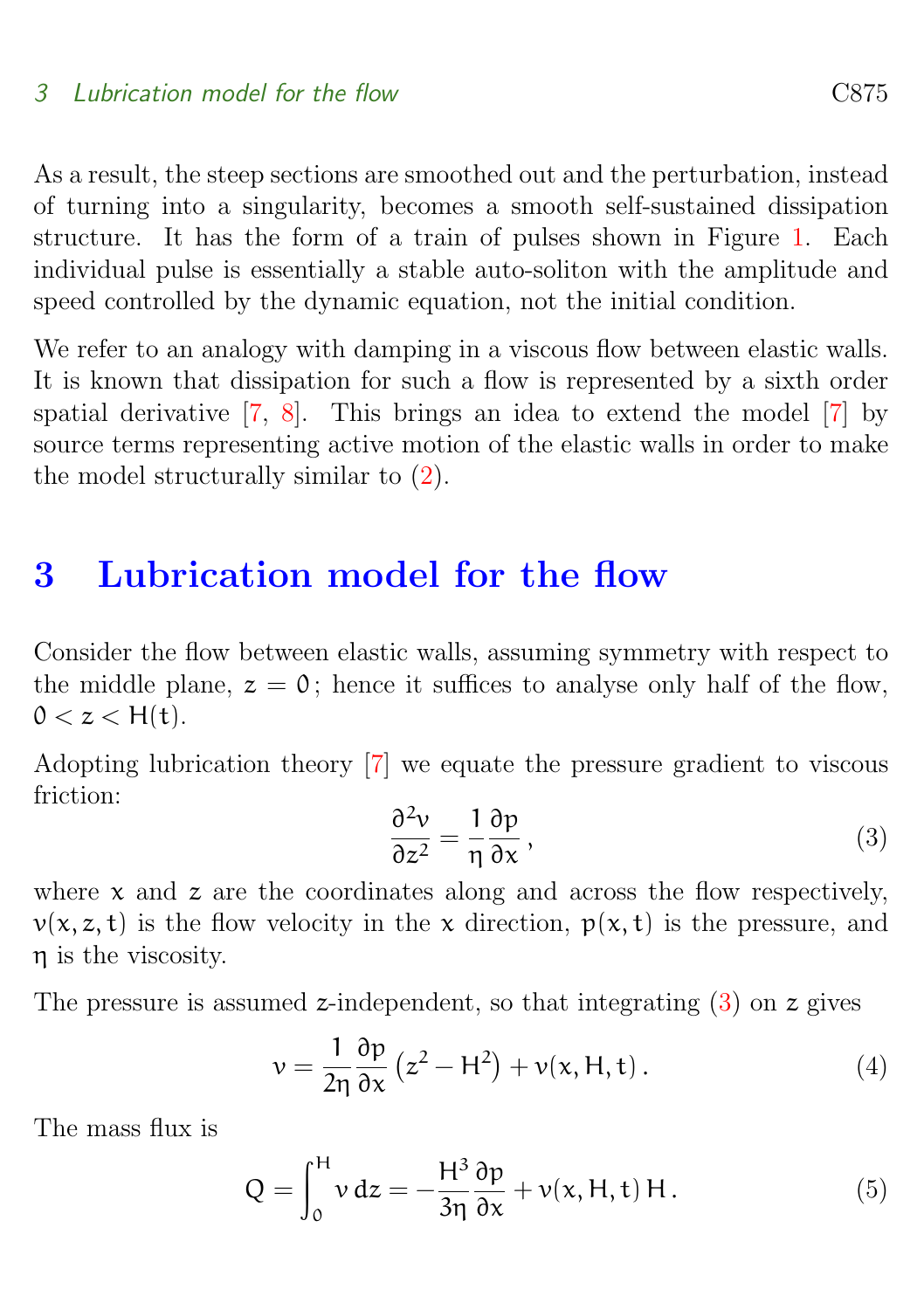#### <span id="page-5-5"></span>4 Passive elastic walls C876

Define the transversal displacement of the wall,  $w(x, t)$ , from the neutral position,  $H_0$ , by

$$
H = H_0 + w. \tag{6}
$$

Then the continuity equation becomes

<span id="page-5-1"></span>
$$
\frac{\partial w}{\partial t} + \frac{\partial Q}{\partial x} = 0.
$$
 (7)

Substituting [\(5\)](#page-4-2) into [\(7\)](#page-5-1) gives

<span id="page-5-2"></span>
$$
\frac{\partial w}{\partial t} = \frac{\partial}{\partial x} \left[ \frac{H^3}{3\eta} \frac{\partial p}{\partial x} - v(x, H, t) H \right].
$$
 (8)

### <span id="page-5-0"></span>4 Passive elastic walls

Equation [\(8\)](#page-5-2) links the displacement of the flow boundary, coinciding with the wall, to the flow pressure. Elasticity theory [\[9,](#page-12-5) [10\]](#page-12-6) provides the reverse link from the pressure to the displacement

<span id="page-5-3"></span>
$$
p = D \frac{\partial^4 w}{\partial x^4} - \frac{\partial}{\partial x} \left( N \frac{\partial w}{\partial x} \right),
$$
\n(9)

where

<span id="page-5-4"></span>
$$
N = \frac{Eh}{1 - v^2} \left[ \frac{\partial u}{\partial x} + \frac{1}{2} \left( \frac{\partial w}{\partial x} \right)^2 \right].
$$
 (10)

In [\(9\)](#page-5-3) and [\(10\)](#page-5-4)  $u(x, t)$  is the wall's displacement along the flow, D is the flexural rigidity of the wall, E is Young's modulus, h is the thickness of the wall,  $\nu$  is Poisson's ratio, and N is the force caused by the displacements.

Substituting  $(10)$  and  $(9)$  into  $(8)$ , and using the no-slip boundary condition,

$$
v(x, H, t) = \frac{\partial u}{\partial t},
$$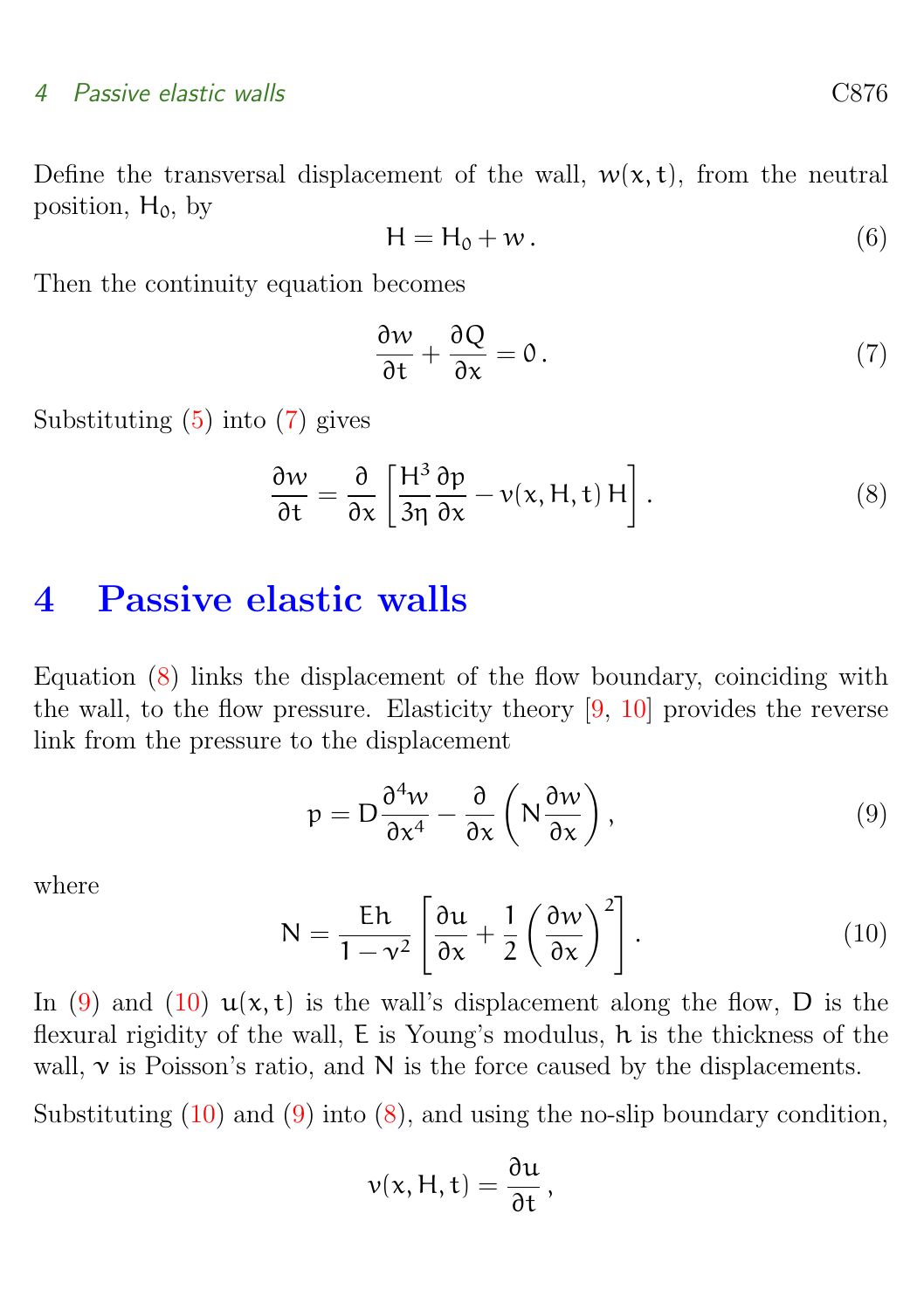#### 4 Passive elastic walls C877

we obtain

$$
\frac{\partial w}{\partial t} = \frac{D}{3\eta} \left( H^3 w^V \right)' - \frac{Eh}{6\eta (1 - v^2)} \left[ H^3 \left( w'^3 \right)'' \right]'
$$

$$
- \frac{Eh}{3\eta (1 - v^2)} \left[ H^3 (u'w')'' \right]' - \left( \frac{\partial u}{\partial t} H \right)'.
$$
(11)

The shear stress in the fluid is  $T = \eta \partial v / \partial z$ , therefore on the boundary,  $z = H$ , using  $(4)$ ,

<span id="page-6-2"></span><span id="page-6-0"></span>
$$
\mathsf{T} = \mathsf{p}' \mathsf{H} \,. \tag{12}
$$

This shear stress must be equal to the shear stress produced by the wall,

<span id="page-6-1"></span>
$$
T = N'. \tag{13}
$$

Equating  $(12)$  and  $(13)$  with the use of  $(10)$ , we have

<span id="page-6-3"></span>
$$
\frac{E}{1 - v^2} \left[ u'' + \frac{1}{2} \left( w'^2 \right)' \right] = p' H. \tag{14}
$$

The three equations  $(11)$ ,  $(14)$  and  $(9)$  form the closed system with respect to the three unknown functions  $w(x, t)$ ,  $u(x, t)$  and  $p(x, t)$ .

Now solve the system for small amplitude perturbations. They satisfy the linearised equations

$$
\frac{E}{1 - v^2} u'' = DH_0 w^V,
$$
  
\n
$$
\frac{\partial w}{\partial t} = \frac{H_0^3}{3\eta} D w^{VI} - \frac{\partial u'}{\partial t} H_0.
$$
\n(15)

Looking for solutions

$$
w=A(t)\sin(kx)\,,\quad u=B(t)\cos(kx)\,,
$$

we obtain

$$
\frac{E}{1-\nu^2}B=-DH_0k^3A,
$$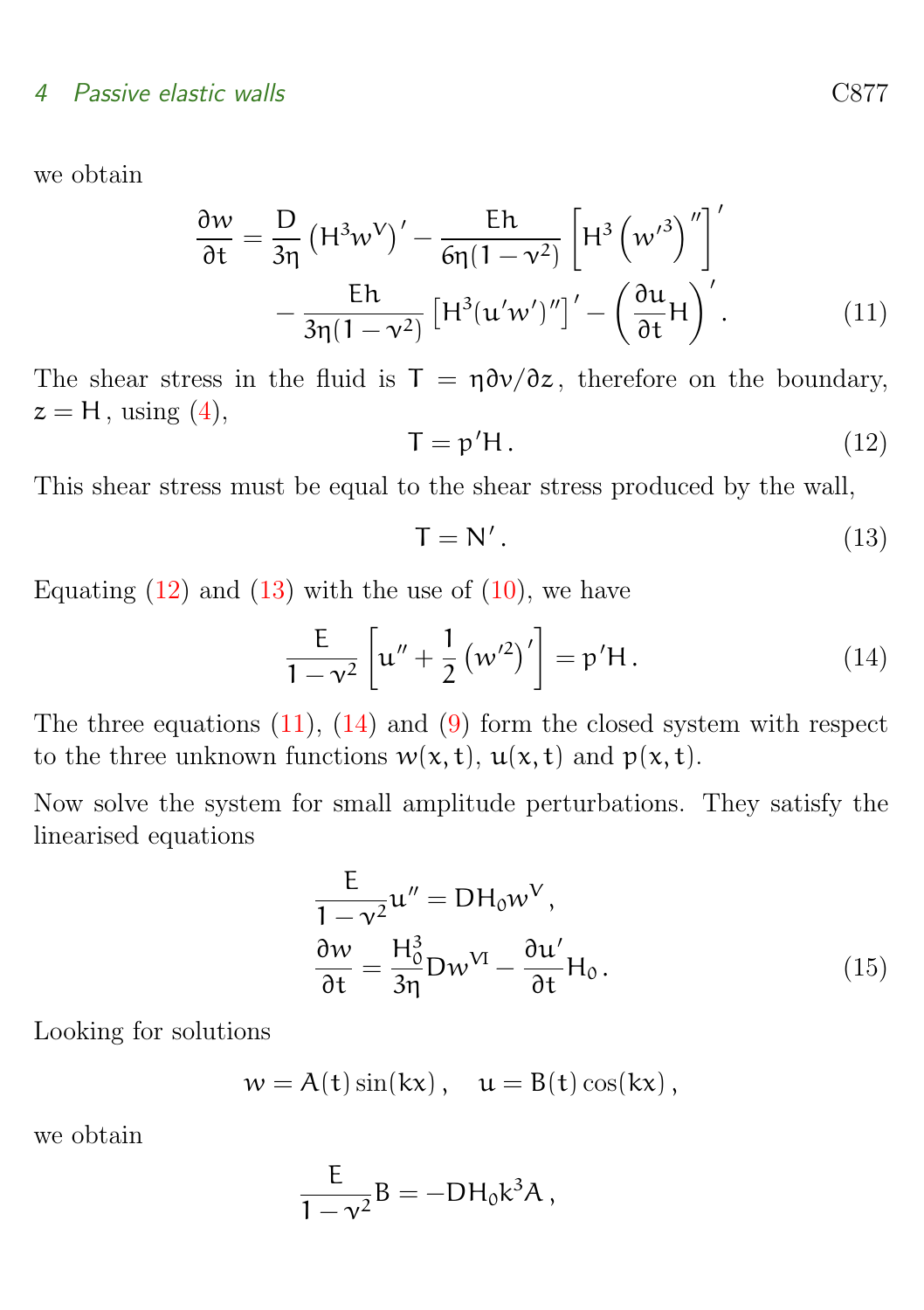#### 5 Active elastic walls C878

$$
\frac{dA}{dt} = -\frac{H_0^3}{3\eta} Dk^6 A + H_0 k \frac{dB}{dt}.
$$

It is easy to deduce that the amplitudes decay:

$$
A(t) \sim B(t) \sim \exp\left[-\frac{H_0^3DEk^6}{3\eta E + 3\eta DH_0^2(1-\nu^2)k^4} t\right].
$$

### <span id="page-7-0"></span>5 Active elastic walls

We intend to construct a model assuming that the walls actively move. Suppose that, when deflected from the neutral position, they exert the extra pressure relative to [\(9\)](#page-5-3),

<span id="page-7-1"></span>
$$
p = DwIV - (Nw')' + p1,
$$
\n(16)

where  $p_1$  depends on w. We postulate that  $p_1$  is proportional to the fourth power of the vertical displacement (this leads to an analogy with the term  $W^3$ in  $(2)$ ,

<span id="page-7-2"></span>
$$
p_1 = -\alpha w^4, \quad \alpha > 0. \tag{17}
$$

Further, suppose that the walls actively move along the flow, thereby producing extra shear stress relative to [\(14\)](#page-6-3). We postulate that the wall's motion along the flow, represented by the displacement u and velocity  $\partial u/\partial t$ , is coupled with w. Specifically, the H-weighted velocity along the flow,  $H\partial u/\partial t$ , combined with the other **u**-containing term in  $(11)$ , is proportional to the fifth power of w (this leads to an analogy with the term  $W^4$  in [\(2\)](#page-2-2)),

<span id="page-7-3"></span>
$$
-\frac{Eh}{3\eta(1-\nu^2)}H^3(u'w')'' - \frac{\partial u}{\partial t}H = \beta w^5, \quad \beta > 0.
$$
 (18)

From a physical viewpoint this relation should reflect an extra (active) shear stress, which we denote  $T_1$ . The total stress satisfies the continuity condition on the boundary

<span id="page-7-4"></span>
$$
T_1 + \frac{E}{1 - v^2} \left[ u'' + \frac{1}{2} (w'^2)' \right] = p'H, \qquad (19)
$$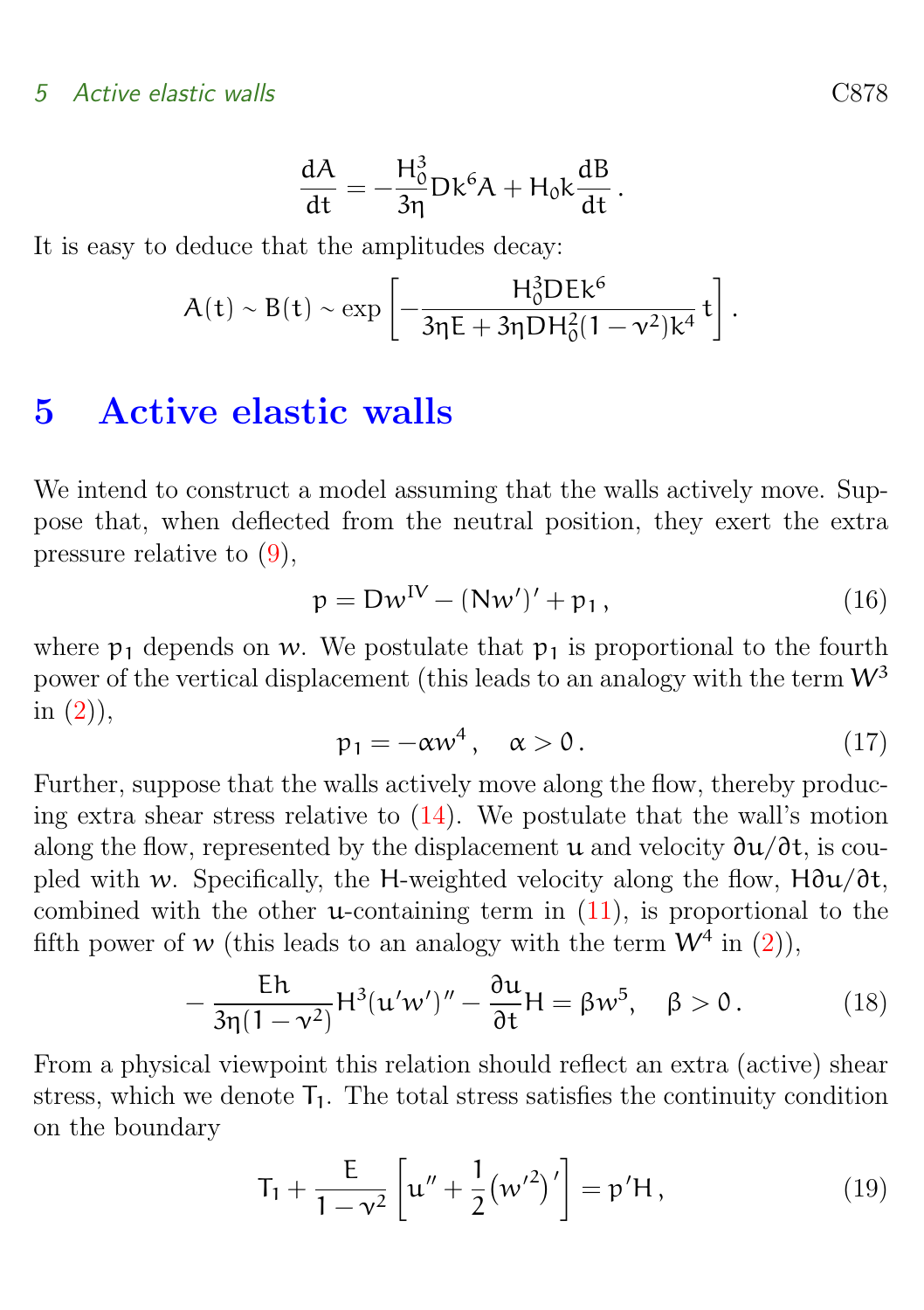#### 5 Active elastic walls C879

where the pressure  $p$  is represented by  $(16)$ .

Although we are not able to justify specific powers used in [\(17\)](#page-7-2) and [\(18\)](#page-7-3), these laws express a biologically motivated property of larger active response from the walls to larger deformations w.

Under the assumptions  $(16)$ ,  $(17)$  and  $(18)$ , the equation  $(11)$  governing the dynamics of the vertical displacement becomes u-independent:

<span id="page-8-0"></span>
$$
\frac{\partial w}{\partial t} = \frac{D}{3\eta} \left( H^3 w^V \right)' - \frac{Eh}{6\eta (1 - v^2)} \left[ H^3 (w'^3)'' \right]'
$$

$$
- \frac{1}{3\eta} \alpha \left[ H^3 (w^4)'\right]' + \beta (w^5)'.
$$
 (20)

We arrived at the closed system. The procedure of finding solutions is as follows. The function  $w(x, t)$  is obtained from [\(20\)](#page-8-0) under, say, periodic boundary conditions. Then  $u(x, t)$  is found from [\(18\)](#page-7-3) and the pressure from [\(16\)](#page-7-1) and [\(17\)](#page-7-2). The extra shear stress  $T_1(x, t)$  and total stress are obtained from [\(19\)](#page-7-4).

Let us analyse the mechanism of [\(20\)](#page-8-0) in the same way as we did for the combustion equations. Transform [\(20\)](#page-8-0) into the equation with respect to f defined by  $w = f'$ ,

<span id="page-8-1"></span>
$$
\frac{\partial f}{\partial t} = \frac{D}{3\eta} H^3 f^{VI} - \frac{Eh}{6\eta (1 - \nu^2)} H^3 \left[ (f'')^3 \right]'' - \frac{1}{3\eta} \alpha H^3 \left[ (f')^4 \right]' + \beta (f')^5. \tag{21}
$$

Note that the first two terms in the right-hand side come with the classical theory and, therefore, are dissipative.

Comparing with  $(1)$ , note the higher order of nonlinearity of the source (fourth instead of third); this is necessary to overpower the third order classical term in  $(21)$ . Accordingly, the last term in  $(21)$  has even higher, fifth, order of nonlinearity, required to counterbalance the source as the perturbation grows.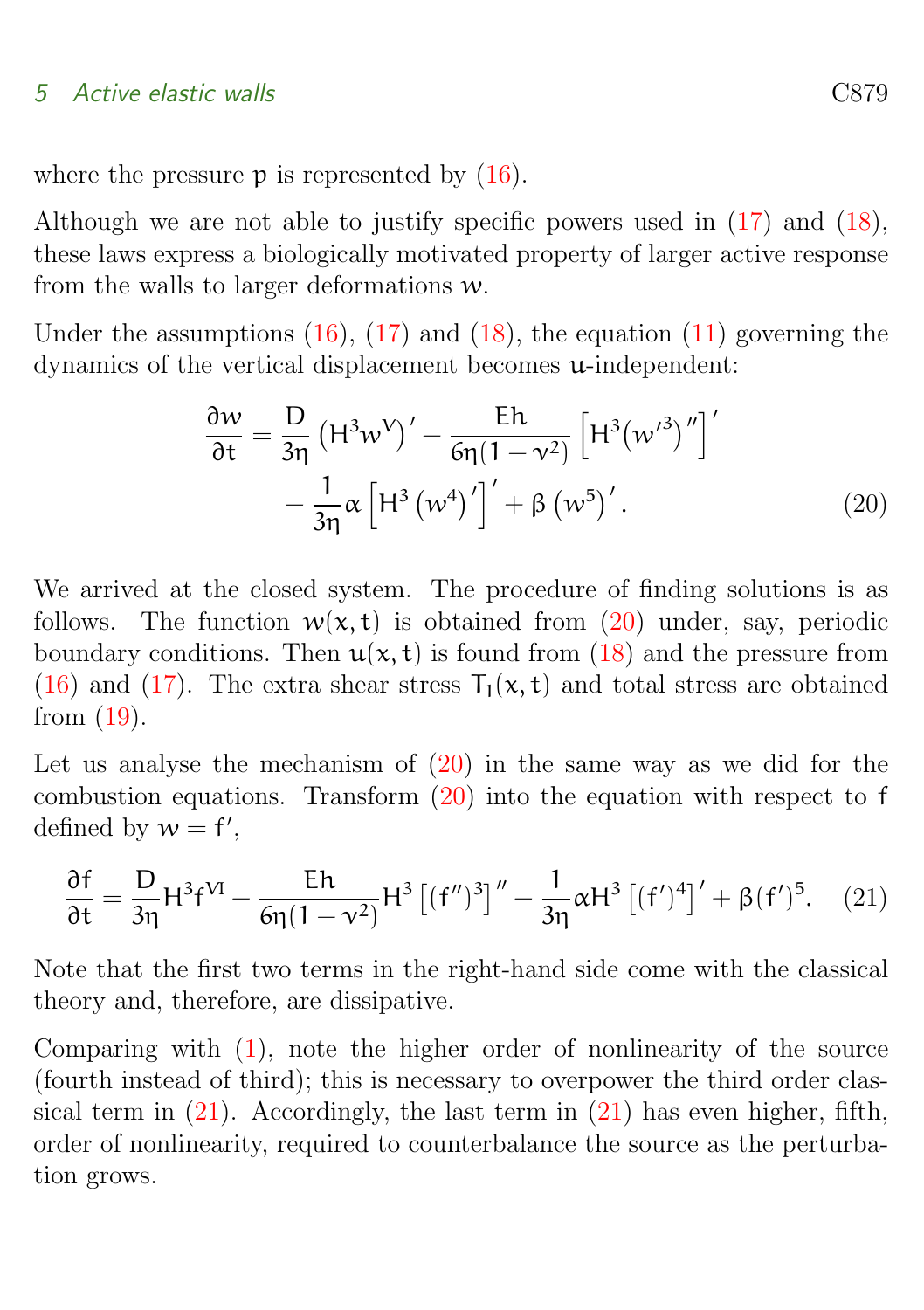#### 6 Discussion C880

Evaluate the terms by the order of magnitude in absolute value. The source,

$$
\frac{1}{3\eta}\alpha H^3 \left[ (f')^4 \right] ' \sim (f')^3 f'' \sim (\Delta f)^4 / (\Delta x)^5.
$$

As the amplitude of the perturbation increases, the fifth order nonlinearity comes into play,

$$
\beta(f')^5 \sim (\Delta f)^5/(\Delta x)^5.
$$

It steepens the profile of f at certain sections where the dissipation eventually prevails due to higher order in  $\Delta x$ ,

$$
\frac{D}{3\eta}H^3f^{VI} \sim \Delta f/(\Delta x)^6.
$$

This mechanism is similar to that of  $(1)$ , so pulse waves should exist in the hydro-elastic model.

# <span id="page-9-0"></span>6 Discussion

Our model meets the two major requirements: autonomy and capacity to produce pulses as auto-waves. The pulses are a corollary of the assumption that the walls actively push the fluid against viscous forces.

A living organism is a self-organised system. The property of our model to exhibit, in contrast to all other biofluid models, a self-organised behaviour is new in pulse modelling. It remains to be seen whether or not this approach leads to any practical modelling. However, we predict, based on the classical mechanical laws employed, that, if the walls are coupled with the flow exactly as prescribed by  $(16)$  and  $(18)$ , then the pulses would occur. It is probably possible to set up a verifying experiment, although it may not be technically simple.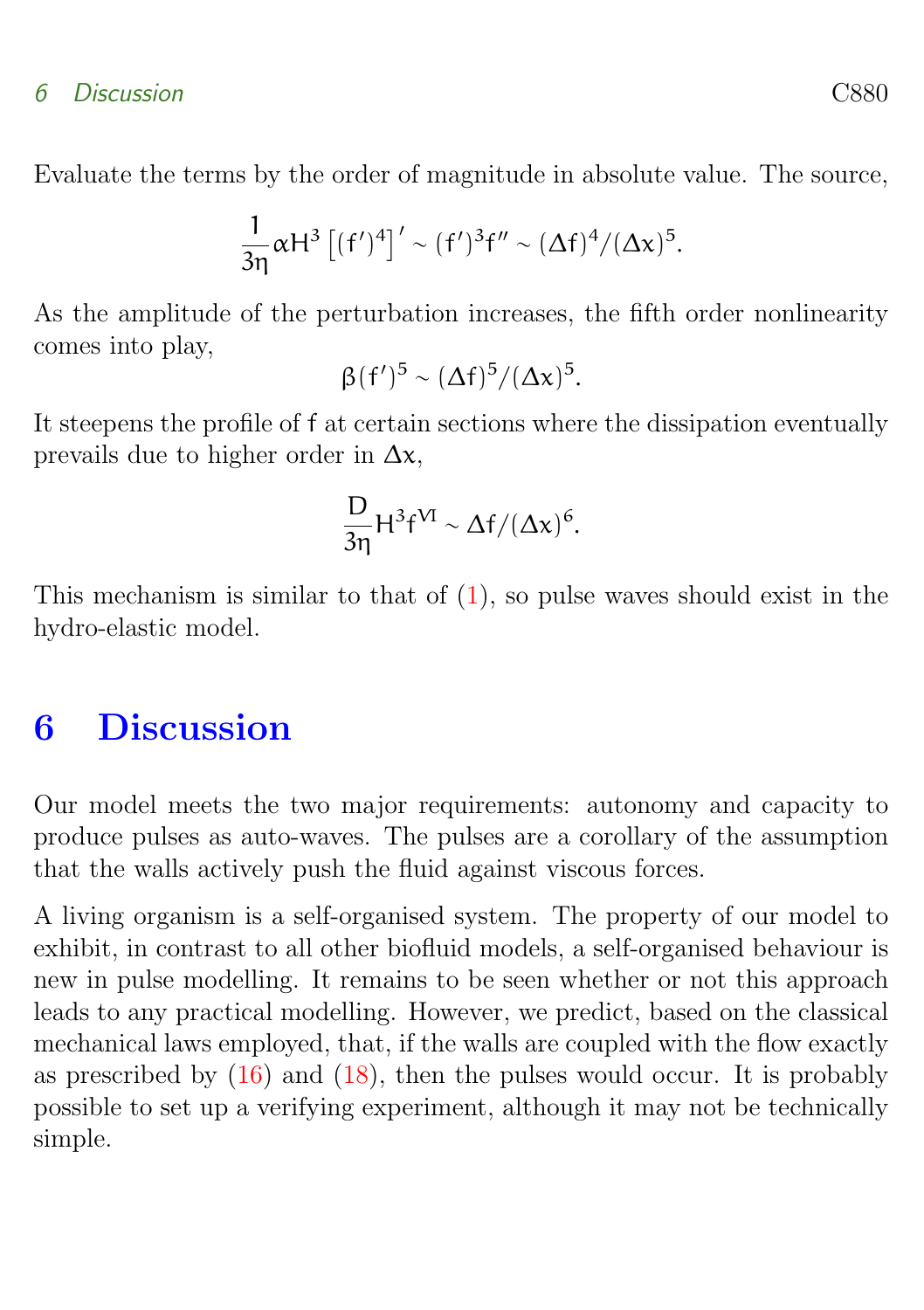#### 6 Discussion C881

An important issue is the self-consistency of the model. It should guarantee that overall displacement of the arteries over some period of time,  $\tau$ , is zero,

<span id="page-10-0"></span>
$$
\int_{\tau} \frac{\partial u}{\partial t} dt = 0, \quad \int_{\tau} \frac{\partial w}{\partial t} dt = 0.
$$
 (22)

In the proposed model the zero value of the *transversal* displacement,  $w$ , is guaranteed by periodicity of w. Indeed, the wave solution depends on  $x/c + t$ , where c is the wave speed. Integrating equation [\(20\)](#page-8-0) on t over the wave period, or many periods, is equivalent to integrating on  $x/c$ . This gives zero because all the terms in the equation's right-hand side are full derivatives and the expressions under them are periodic.

Periodicity of the displacement *along the flow*,  $u$ , is more difficult to achieve. In view of  $(18)$ , the first condition  $(22)$  becomes

<span id="page-10-1"></span>
$$
\int_{\tau} \left[ \frac{\mathsf{E}h}{3\eta(1-\nu^2)} \mathsf{H}^2(\mathfrak{u}'w')'' + \frac{\beta}{\mathsf{H}} w^5 \right] dt = 0. \tag{23}
$$

At this stage of the modelling we use the value of parameter β that is at our disposal. In order to satisfy condition  $(23)$  one needs to tune β.

Note that, unlike the combustion model [\(2\)](#page-2-2), the hydro-elastic model [\(20\)](#page-8-0) generates only pulses travelling to the left. This is caused by asymmetry: the source term acts as a source only on sections with positive slope,  $f'$  > 0, because on those sections,  $-(f')^3f''$  is effectively an anti-diffusion with negative coefficient,  $-(f')^3 < 0$ , in front of f'', whereas on negative slopes,  $f' < 0$ , it acts as diffusion. Yet, we are satisfied with this property as it implies that our quasi-artery 'knows' the direction to the 'heart', which would be to the right in Figure [1,](#page-3-0) and therefore generates pulses travelling in the opposite direction, to the left.

Our next remark goes to the expressions adopted for the extra pressure [\(17\)](#page-7-2) and extra shear stress  $(18)$ – $(19)$ . They are empirical and contain the unknown coefficients  $\alpha$  and  $\beta$ . The fact that we have only two of them is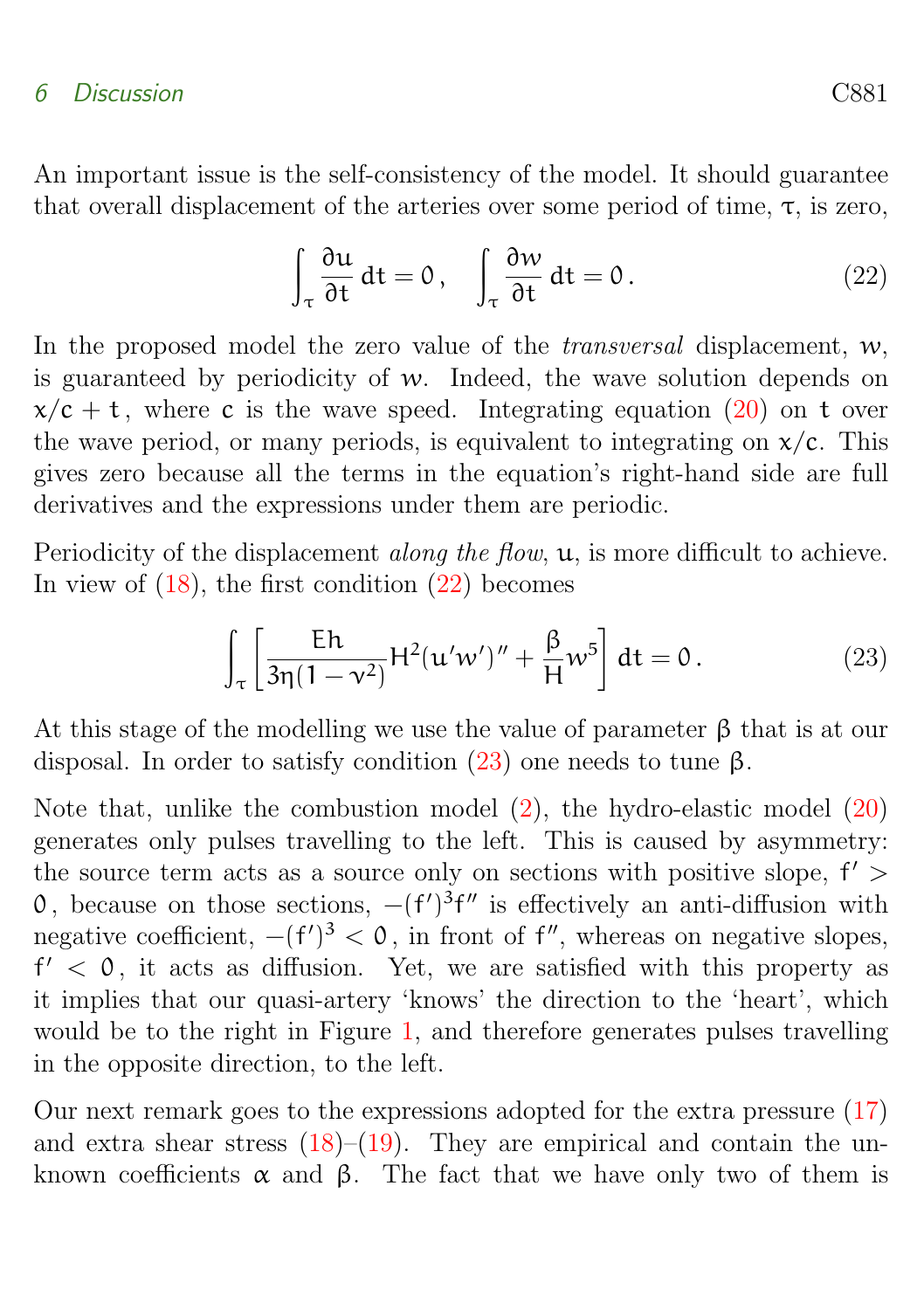### 7 Conclusion C882

rather positive because for complex systems, such as biological, the more details one takes into account the more coefficients need to be involved. Values of such coefficients are difficult to determine.

# <span id="page-11-0"></span>7 Conclusion

We presented an autonomous model, without directly linking to biology at this stage, of a hypothetical flow between active walls. Lubrication theory is used for the flow, and the walls are supposed to actively exert pressure and shear stress. The analogy with the combustion front equations indicates that the model should have auto-wave solutions in the form of pulses.

## **References**

- <span id="page-11-1"></span>[1] Sherwin, S. J., Formaggia, L., Peiro, J. and Franke, V., Computational modelling of 1D blood flow with variable mechanical properties and its application to the simulation of wave propagation in the human arterial system, Int. J. Numer. Meth. Fluids, 43, 2003, 673–700. [doi:10.1002/fld.543](http://dx.doi.org/10.1002/fld.543) [C872](#page-1-1)
- <span id="page-11-2"></span>[2] C. Kleinstreuer. Biofluid Dynamics. Taylor and Francis. Boca Raton, 2006. [C872](#page-1-1)
- <span id="page-11-3"></span>[3] Olufsen, M. S., Peskin, C. S., Kim W. Y., Pedersen, E. M., Nadim, A. and Larsen, J., Numerical simulation and experimental validation of blood flow in arteries with structured-tree outflow conditions, Annals of Biomedical Engineering, 28, 2000, 1281–1299. [doi:10.1114/1.1326031](http://dx.doi.org/10.1114/1.1326031) [C872](#page-1-1)
- <span id="page-11-4"></span>[4] Matthys, K. S., Alastruey, J., Peiro, J., Khir, A. W., Segers, P., Verdonck, P. R., Parker, K. H. and Sherwin, S. J., Pulse wave